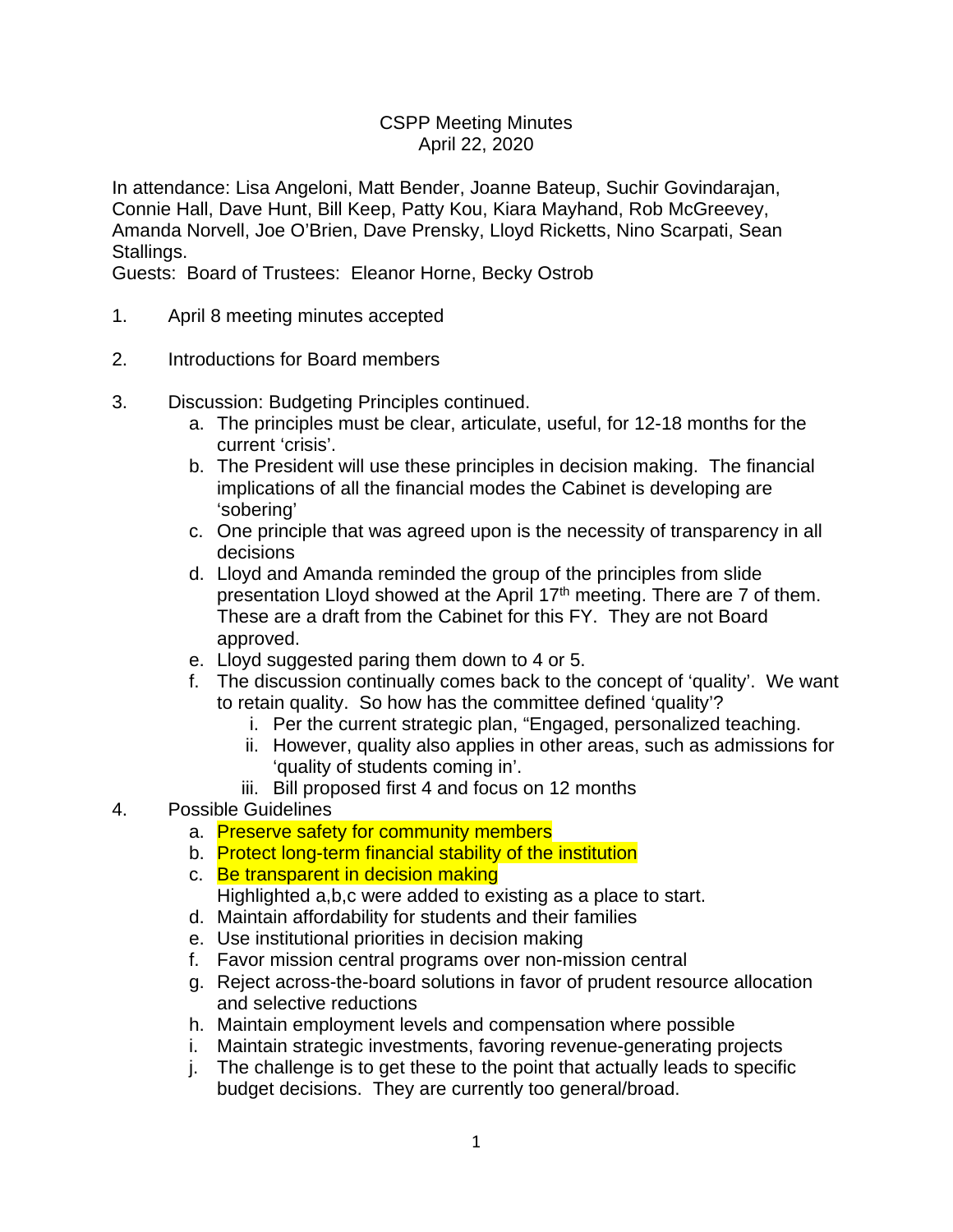- k. They are listed in terms of priority, but under these more specifics are needed because anyone can argue almost any decision with these generalities.
- l. Do we provide examples?
- 5. Additional considerations of what must be maintained
	- a. The interaction of faculty and students must be maintained.
	- b. Keep students at the forefront as primary stakeholders

## **Action: Amanda updated the principles as the discussion continued. S he will add them to the Google Doc**

- 6. Examples with more specifics based on core values
	- a. Maintain affordability so do not raise tuition, for example
	- b. Reduce cost of instruction while maintaining the value of the core faculty, so do not cut core faculty;
		- i. Hire fewer adjuncts (annual College budget is 8 mil for adjuncts). Will not be able to save all of this ---but 50% of it would be 4 mil for the year.
		- ii. Save costs by increasing class size within MOA62 to reduce sections and thus reduce adjuncts. May include dropping elective options. (already done).
	- c. Do not lose 4 year graduation rate for students.
- 7. How much of the budget is on the academic side? 250 million, 60 million is pass through money (food, debt service); 180 million of operating budget, 100+ is academic affairs.
- 8. Are there other personnel obligations that are similar to adjuncts?
	- a. Are there other efficiencies across campus? For example, reduced admin release or SOSA?
	- b. Bill: there are no places on campus with appreciable savings that do not involve faculty, staff salaries.
	- c. Extracurricular such as sports? Example given was football.
		- i. Athletics are often the reason a student accepts admission to TCNJ. It is not a small impact on enrollment.
	- d. Several of the Schools are expensive so they are net negative. This is expected to the cost of programs with labs, art studio, music etc. The percent of student tuition dollars used of student tuition dollars used to pay for cost of instruction in the School.

Examples: Arts/Comm (high 70s%)

Engineering also high

Lowest percent use of tuition dollars for instruction is  $-45%$ 

e. Other programs/activities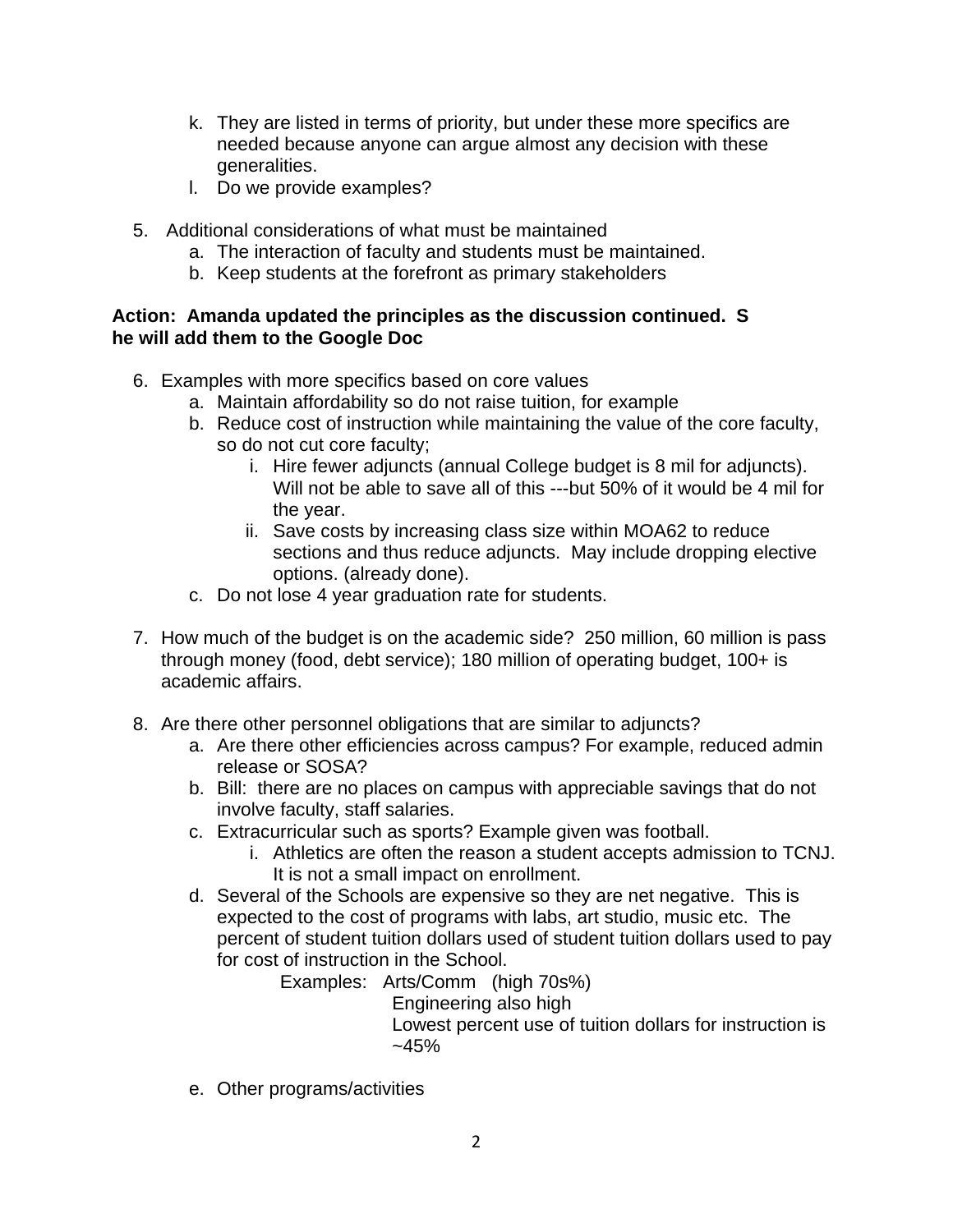- f. Global programs were previously trimmed down
- g. Bonner and CEL are grant funded
- h. Sean: important to continue to invest programs that are proven revenue generating. Stop if they operate at a deficit unless they meet a set of criteria that must be carefully developed.
	- i. Consider what students value also; If we stop something, what impact will it have one students admissions?
	- ii. Student reps input: It will be very different for students; affordability over quality. Students all want different opportunities so how do you pick a few to discontinue?
- 9. Discussion of importance of defining what is meant by academic quality.
	- a. We need to define it so that we know what it means if we reduce academic quality.
	- b. If we have some objective indicators of quality such as faculty to student ratio; acceptance rate; graduation rate, we have specific things we are preserving and for whom.
	- c. Keep in mind that this is for digital instruction and not just face to face.
	- d. Keep in mind quality applies to all areas. Not just instruction.
- 10. Can we have a shared way to reduce costs per employee? There are 1200 faculty and staff.
	- a. For example, on a sliding scale do we institute a parking fee? The impact to revenue for something like this is small.
	- b. What else? IT zero based funding model; offset projects to future years. Maintain service. Could possibly do the same in every department.
	- c. Voluntary 10 month contract for some 12 month employees
	- d. Furlough, 4 day work weeks
		- i. The governor can furlough up to 3 days per week for up to 4 months for employees with a salary is <75,000 and they will be even with unemployment and stimulus.
		- ii. How much of the decision for these types of cost saving programs is determined at the state level? For the most part it all happens at state level. The institution will need the Governor to authorize an furlough program for union employees. For non-union it can be the college.
	- 11.Final thoughts for the meeting
		- a. At this point, we still have too many priorities.
		- b. The principles should be done in a manner that they apply to any scenario for fall.
		- c. The set of values may be for future (past crisis) planning.

## **Actions for CSPP Members:**

- **1. Develop a definition of quality, academic and beyond**
- **2. Finalize the question of what we hold dear.**